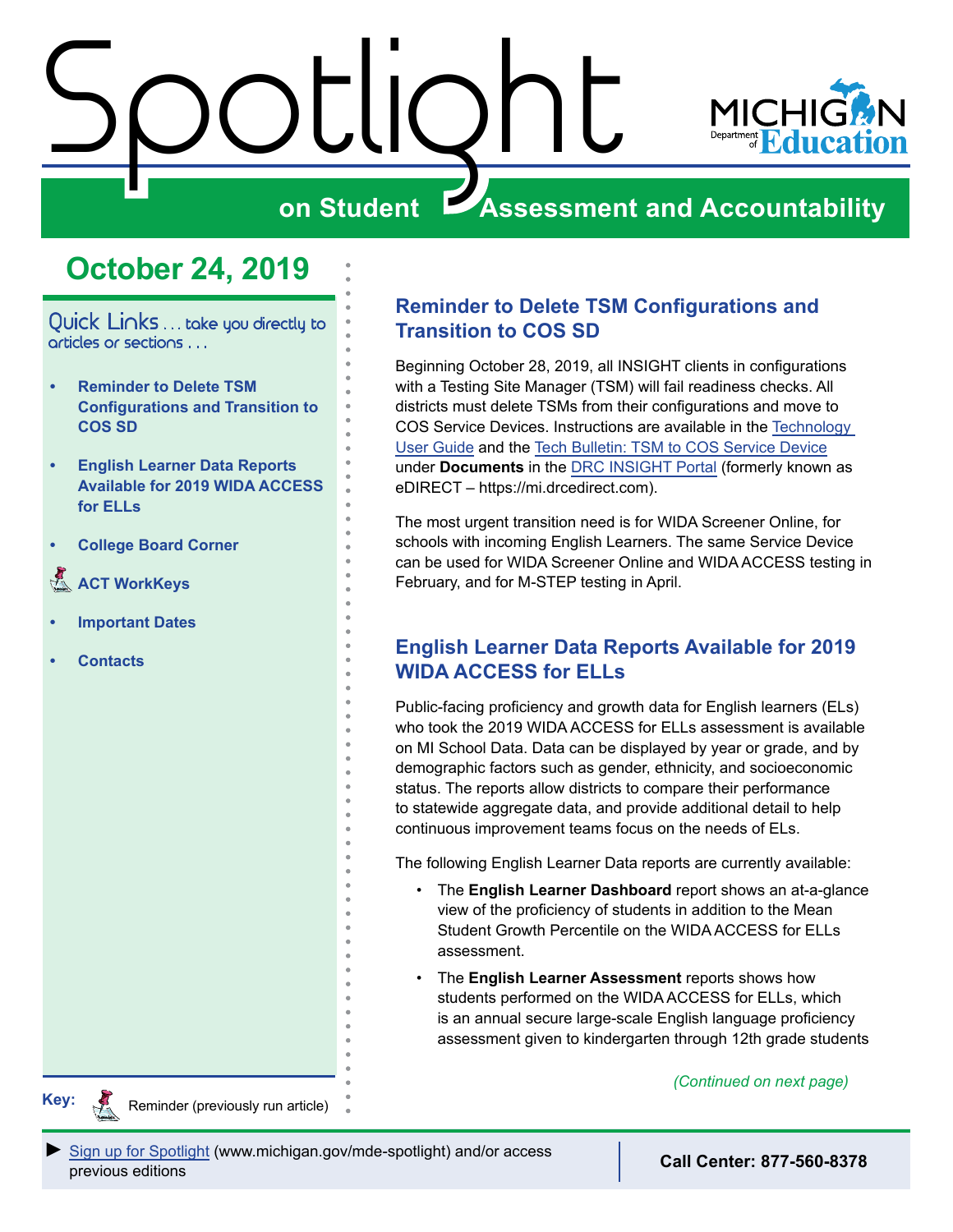who were identified as ELs. These reports show proficiency, proficiency level, and scaled scores. Each report provides a current-year snapshot view as well as a trend view over time. The proficiency level and scaled score view features a breakdown by composite scores for Overall, Oral Language, Literacy, and Comprehension, as well as a breakdown by Language Domain Scores of Listening, Speaking, Reading, and Writing.

• The **English Learner Student Growth** report shows changes in student scores over time on the WIDA ACCESS for ELLs. Student growth is represented in two formats—by Mean Student Growth Percentile and distribution of students into growth categories.

To access the reports, go to [MI School Data](http://www.mischooldata.org) (www. mischooldata.org), select **K-12th Grade** and then **English Learner Data**. If you have questions about how to navigate through the reports, call or e-mail CEPI at 517-335-0505 x3 or [cepi@michigan.gov](mailto:cepi%40michigan.gov?subject=).

#### **2019 OEAA Report Survey Reminder:**

Please provide feedback on state assessment reports by completing the **2019 OEAA Report Survey**. This is your chance to inform report development efforts for the Spring 2020 assessments. See the 2019 OEAA Report Survey article in the [October 17, 2019 Spotlight](https://www.michigan.gov/documents/mde/Spotlight_10-17-19_669076_7.pdf) for additional details.

[2019 OEAA Report Survey](https://baameap.wufoo.com/forms/zw5ldve1blu50a/) (https://baameap.wufoo. com/forms/zw5ldve1blu50a/)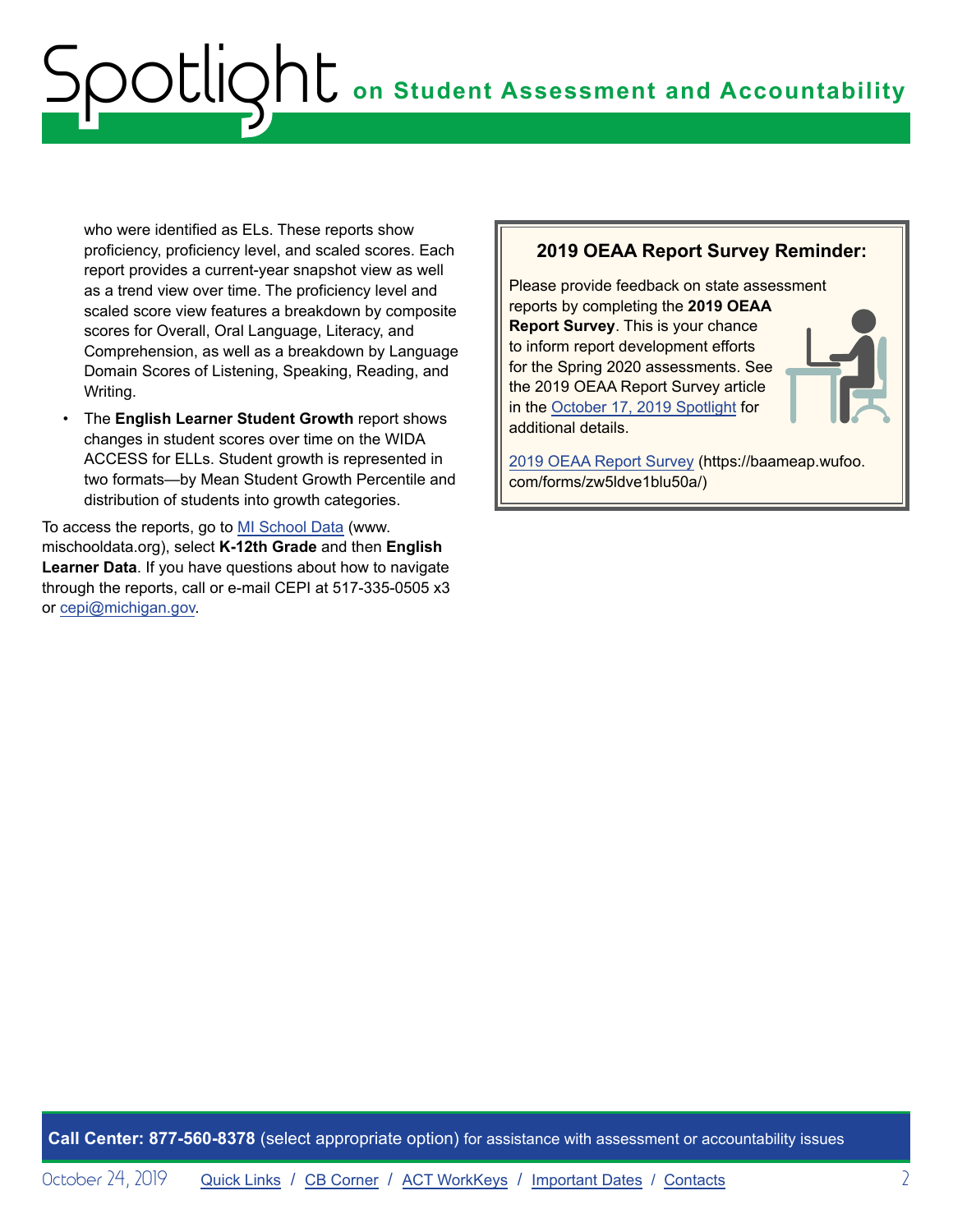**on Student Assessment and Accountability**

# <span id="page-2-1"></span>College Board Corner

<span id="page-2-0"></span>Spotlight

*Information on SAT*®*, PSAT*™ *8/9, and PSAT*™*10 provided by the College Board*

### **Questions about Spring PSAT 8/9, PSAT 10, or SAT?**

- Call the Michigan Educator Hotline: 866-870-3127 (select Option 1)
- Email [michiganadministratorsupport@](mailto:michiganadministratorsupport%40collegeboard.org?subject=) [collegeboard.org](mailto:michiganadministratorsupport%40collegeboard.org?subject=)

#### **New Resources Available in 2020**

College Board's Michigan field team is delivering the implementation workshops for the SAT Suite of Assessments (SAT with Essay, PSAT 10, and PSAT 8/9) at multiple sites throughout Michigan during October and November. These important workshops provide updates to administration procedures that enable Michigan schools to deliver the Michigan-provided SAT with Essay and PSAT-related assessments.

To better support states using the College Board suite of assessments as part of their state assessment and accountability systems, we are announcing that the forms used for the April administration of PSAT 8/9 and PSAT 10 will not be disclosed forms. This means that **all PSAT 8/9 and PSAT 10 test books must be returned**, and that there will be some changes to the Question Analysis Report in the College Board Score Reporting Portal for the PSAT-related assessments. A new Content Repository tool will be released to provide continued support to educators and schools.

The Question Analysis Report will continue to be delivered to all schools for all assessments in the Score Reporting Portal. However, for PSAT 8/9 and PSAT 10, the student response percentages will not be displayed, and educators will not be able to link to the specific

question from the assessments. The Question Analysis Report for the April Michigan-provided SAT with Essay will continue to display student response percentages and will link to the test questions from the assessment.

Educators will continue to receive performance data related to each test question, including:

- aggregate and individual student question-level feedback that shows the questions their students answered correctly, incorrectly, or omitted
- how students performed on specific subscores
- which state standards map to subscores and cross test scores

As stated earlier, to continue to support Michigan schools, College Board will release a new resource in Spring 2020. This new Content Repository will contain questions from multiple released forms of the PSAT 8/9, PSAT 10, and SAT. This new resource can be used to provide released questions as targeted practice or formative assessments. Educators will be able to search/filter for questions based on attributes such as: assessment, test (Reading, Writing and Language, or Math), level of difficulty, and subscore, to support their instructional planning.

The Content Repository will provide educators with a much finer granularity of test question attributes, allowing them to actively investigate student understanding. This resource can be used to develop Tier 2 interventions in a Multi-Tiered System of Supports (MTSS). As teachers modify instruction, the Content Repository can be used to develop formative assessments to measure the impact of instruction, consistent with a Response to Intervention model.

#### *(Continued on next page)*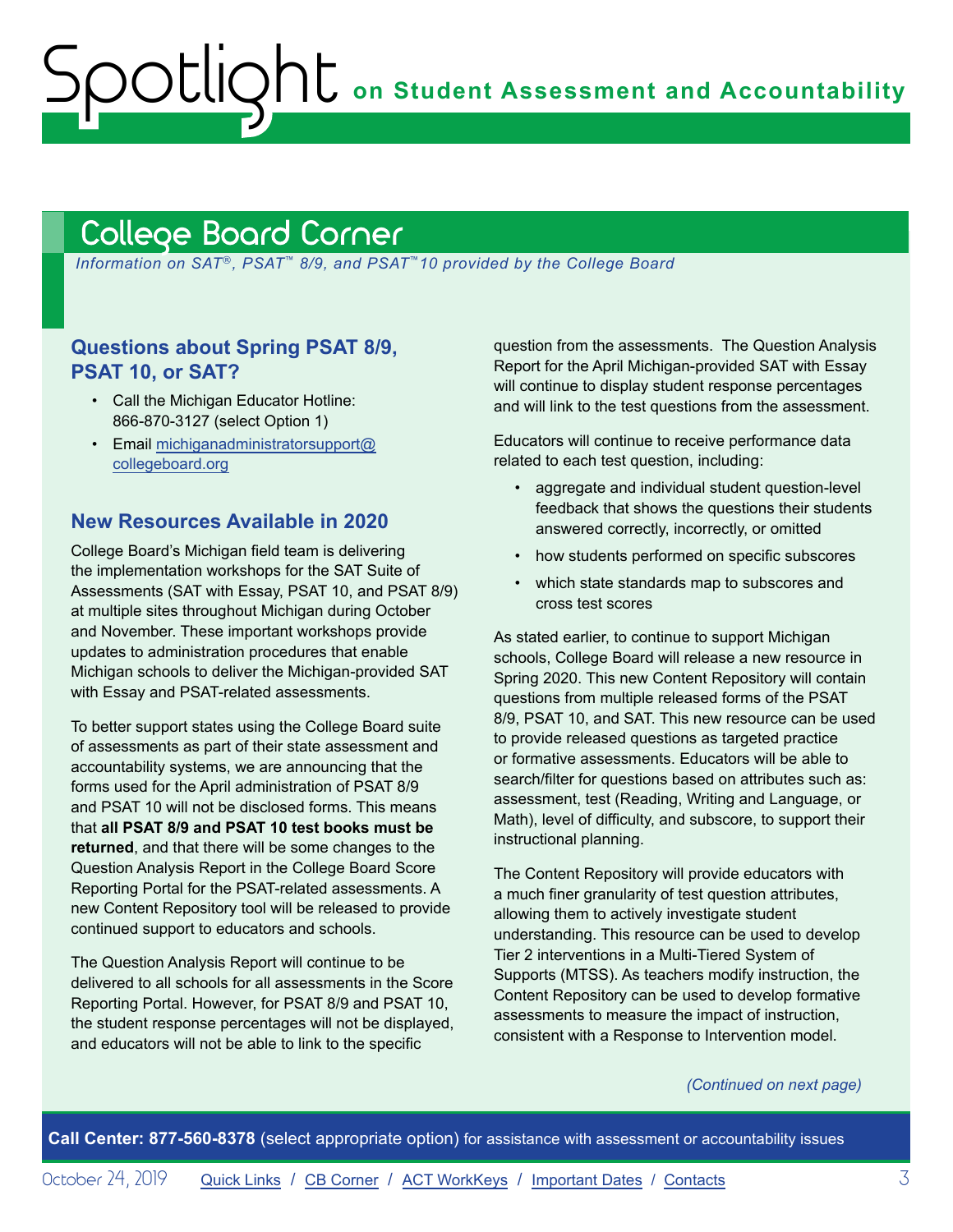The College Board Michigan field team will continue to work with the Michigan Department of Education (MDE) and with our partner organizations to support schools in using the data in the Score Reporting Portal, and in developing strategies for improvement.

You can share any comments with Ted Gardella, Executive Director for the College Board, at [tgardella@collegeboard.org](mailto:tgardella%40collegeboard.org?subject=)

### **School Establishment**

Establishment is the process whereby the College Board knows which schools are administering the PSAT 8/9 for Grades 8 and 9, PSAT 10, and SAT with Essay, and is based on rules that are coordinated with MDE.

District assessment coordinators, principals, and test coordinators of all nonpublic schools and the public schools that didn't meet automatic establishment rules received an email this week with instructions for how to indicate your intent to participate. Respond as soon as possible if you plan to administer the assessments. If you do not plan to administer the assessments, no action is required.

#### **Common Questions**

**Q:** I work at a public high school with 9th-12th graders but received an email asking my intent to administer the PSAT 8/9 for Grade 8. Why?

**A:** It is likely that your school is listed in Educational Entity Master (EEM) with an actual grade listed of 8; College Board needs to confirm that you don't actually have 8th graders at your school who need to participate. **Q:** I am a principal at a public high school but didn't receive an email this week regarding intent to participate. How can I make sure that my school is established to participate in the spring assessments?

**A:** The Test Center Participation page in the OEAA Secure Site identifies which assessments your school is established to administer and will be updated daily as establishment activities occur. For information on accessing the Test Center Participation page, visit the [Secure Site Training web page](http://www.michigan.gov/securesitetraining) (www.michigan.gov/ securesitetraining).

**Q:** I am a SAT test coordinator at a public high school. I didn't receive an email this week and my school is not listed as participating in the SAT with Essay in the Test Center Participation Page. What do I do?

**A:** Establishment occurs on a rolling basis and will be reflected as establishment activities occur. Allow for potential updates. Contact the Michigan Educator Hotline if establishment information is not correct by mid-December.

**Q:** I am a principal at a nonpublic school and provided my intent to participate to the College Board. How long do I have to wait until the Test Center Participation Page is updated?

**A:** Once the school provides the intent to participate, allow 1-2 weeks for this information to be refreshed in the OEAA Secure Site.

**Q:** I checked the Test Center Participation Page and noticed that my school is established to administer the PSAT 10, but we do not have eligible students. What do I do?

**A:** If a school has been automatically established and does not plan to administer the assessment, contact the Michigan Educator Hotline as soon as possible.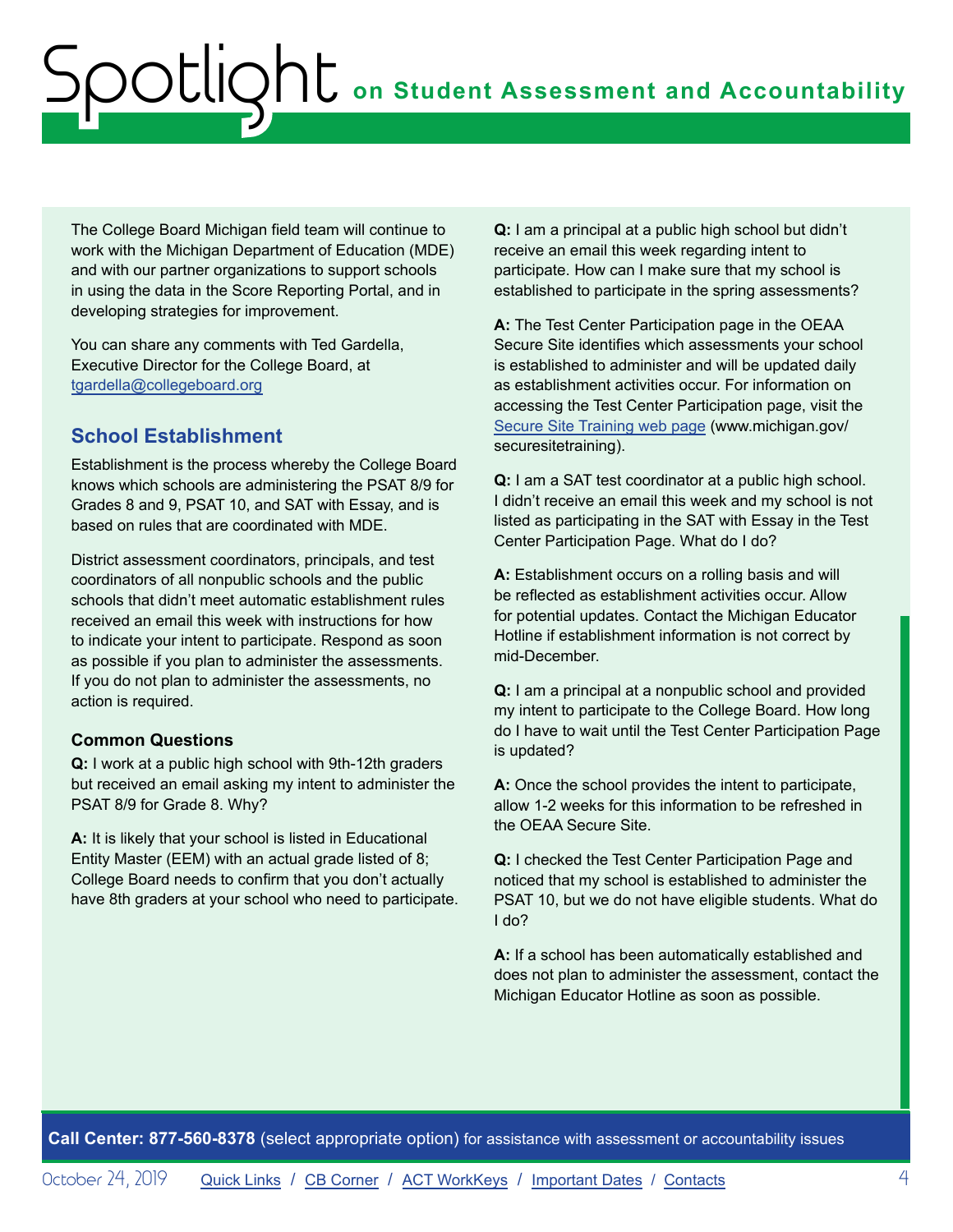<span id="page-4-1"></span><span id="page-4-0"></span>**ACT** 

Information on ACT<sup>®</sup> WorkKeys<sup>®</sup> provided by the ACT.

# $\S$  Upcoming Manage Participation

The ACT Workkeys assessment is one of three required components of the Michigan Merit Exam (MME) for grade 11 and required grade 12 students. All public schools are required to administer the full Michigan Merit Examination (MME), which consists of the ACT WorkKeys, SAT, and M-STEP science and social studies assessments. If a nonpublic school chooses to administer any one of the three MME components, they will be expected to administer all three components to their students.

The first step in the ACT WorkKeys assessment is to indicate your school's participation status and to select your preferred materials receipt dates. This is called the **Manage Participation** process and must be completed between **November 4** and **November 29, 2019**. The process will take approximately five minutes.

All schools, public and nonpublic, must confirm in PearsonAccess<sup>next</sup> that they are participating in order to receive test materials and administer the WorkKeys assessment.

Instructions for completing the Manage Participation process will be emailed to the District Assessment Coordinators and the WorkKeys Test Coordinators listed in the [Educational Entity Master \(EEM\)](www.michigan.gov/eem) (www.michigan. gov/eem) the week of **October 28, 2019**.

ACT will email the PearsonAccess<sup>next</sup> login information only to the WorkKeys Test Coordinators listed in the EEM for both public and nonpublic schools. If the WorkKeys Test Coordinator does not receive this email by **November 5, 2019**, contact ACT at the web page or phone number listed below.

## **Contacting ACT**

If you have questions, you may:

- 1. contact ACT via the [Contact Us web page](http://www.act.org/aap/state/contact.html)  [\(www.act.org/aap/state/contact.html](https://www.act.org/aap/state/contact.html))
- 2. call ACT at 800-553-6244, 9:30 AM 6:00 PM ET
	- standard time: ext. 2800
	- accommodations: ext. 1788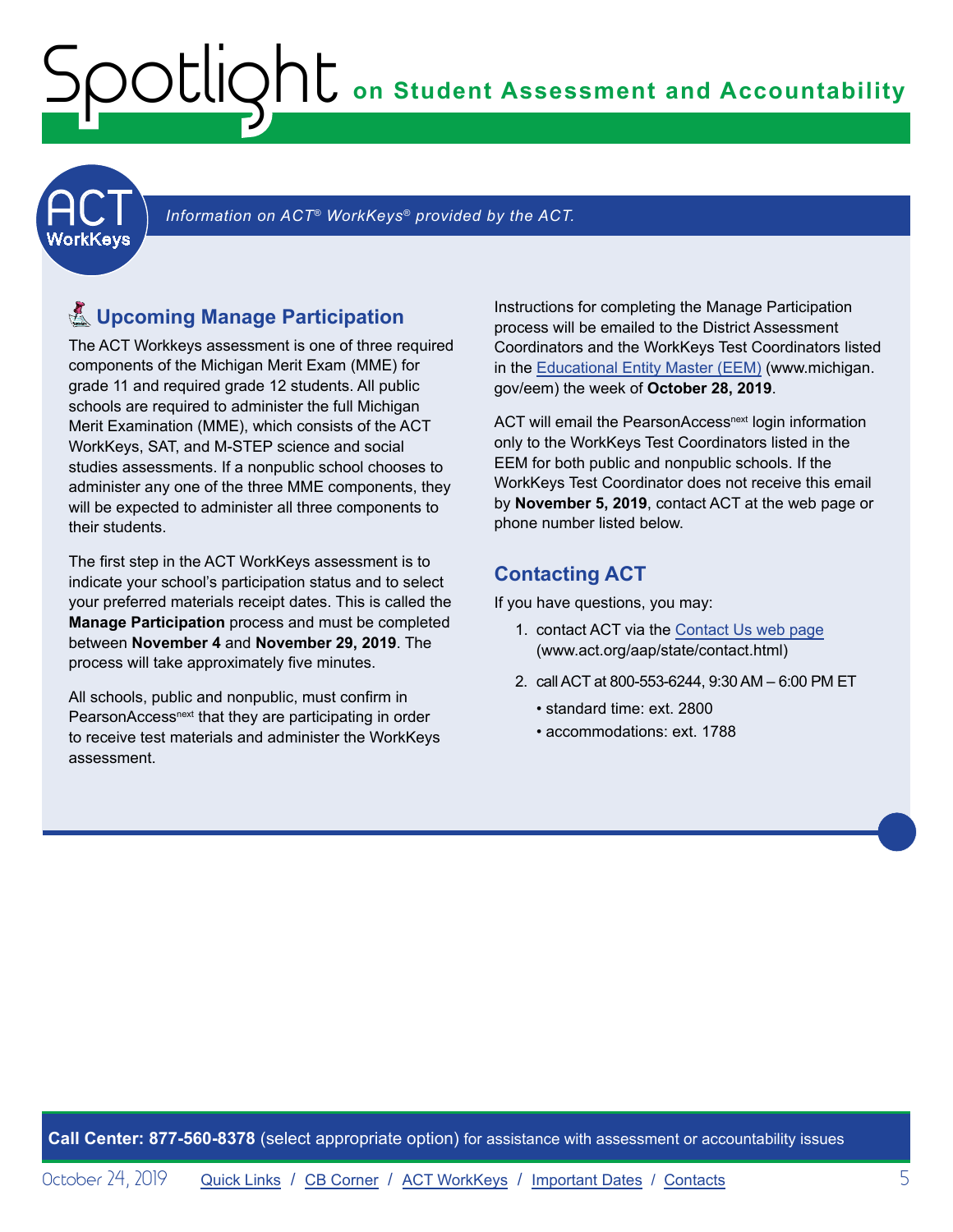# <span id="page-5-1"></span><span id="page-5-0"></span>**Important Dates**

# **October 2019**

### **All Assessments**

#### **Now – November 10, 2019**

• [2019 OEAA Report Survey](https://baameap.wufoo.com/forms/zw5ldve1blu50a/) (https://baameap.wufoo. com/forms/zw5ldve1blu50a/)

# **SAT and PSAT**

#### **Now – November 1, 2019**

• Implementation Workshops for **SAT with Essay, PSAT 10, and PSAT 8/9 – [Workshop Registration](http://www.collegeboard.org/michiganworkshops)** (www.collegeboard.org/michiganworkshops)

## **M-STEP, MI-Access, and WIDA**

#### **Now – November 26, 2019**

• **M-STEP, MI-Access FI, and WIDA** Online Testing Waiver request window

# **November 2019**

## **ACT WorkKeys**

#### **November 4 – 29, 2019**

• **ACT WorkKeys** Manage Participation Window

# **SAT and PSAT**

#### **November 7, 2019, 9:00 – 10:30 AM**

• Implementation Webinar for **SAT with Essay, PSAT 10,** and **PSAT 8/9** – [Webinar Registration](https://tinyurl.com/2020MichiganImplementation) (https://tinyurl.com/2020MichiganImplementation)

# **December 2019**

#### **December 4, 2019, 10:00 AM**

• **DRC Technology Coordinator Webinar** – [Zoom](https://datarecognitioncorp.zoom.us/j/831651825)  [Access to webinar](https://datarecognitioncorp.zoom.us/j/831651825) (https://datarecognitioncorp.zoom. us/j/831651825)

# **SAT and PSAT**

#### **December 5, 2019, 1:00 – 2:30 PM**

• Accommodations and Supports Webinar for **SAT with Essay, PSAT 10,** and **PSAT 8/9**

Webinar [Registration](https://tinyurl.com/2020MichiganAccommodations) (https://tinyurl.com/2020MichiganAccommodations)

### **WIDA**

#### **December 3, 2019, 9:00 AM – 12:00 PM**

• **WIDA ACCESS for ELLs Test Administration Online Workshop 1** – Library of Michigan, Lake Michigan Room, 702 W. Kalamazoo St. Lansing, MI 48909

[Registration link](https://wida-access-online-ta-training-120319am.eventbrite.com) (https://wida-access-online-tatraining-120319am.eventbrite.com)

#### **December 3, 2019, 1:00 – 4:00 PM**

• **WIDA Kindergarten ACCESS Test Administration Workshop 2** – Library of Michigan, Lake Michigan Room, 702 W. Kalamazoo St., Lansing, MI 48909 [Registration link](https://wida-k-access-online-ta-training-120319pm.eventbrite.com) (https://wida-k-access-online-tatraining-120319pm.eventbrite.com)

*(Continued on next page)*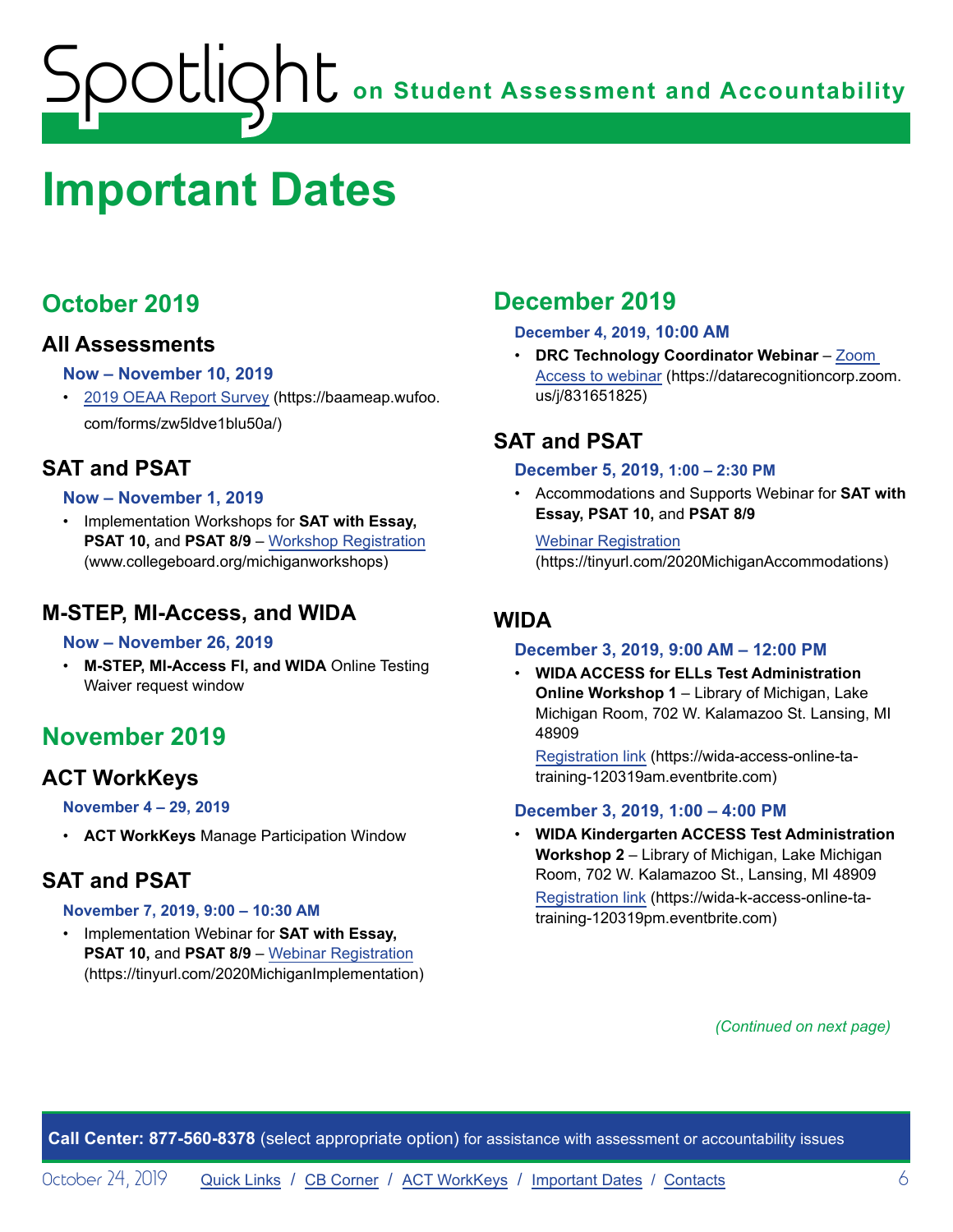#### **December 4, 2019, 9:00 AM – 12:00 PM**

• **WIDA ACCESS for ELLs Test Administration Online Workshop 3 - Wayne County Community** College Downriver Campus, EPAC 5&6, 21000 Northline Road, Taylor, MI 48180 [Registration link](https://wida-access-online-ta-training-120419am.eventbrite.com) (https://wida-access-online-tatraining-120419am.eventbrite.com)

#### **December 4, 2019, 1:00 – 4:00 PM**

• **WIDA Kindergarten ACCESS Test Administration Workshop 4** – Wayne County Community College Downriver Campus, EPAC 5&6, 21000 Northline Road, Taylor, MI, 48180

[Registration link](https://wida-k-access-online-ta-training-120419pm.eventbrite.com) (https://wida-k-access-online-tatraining-120419pm.eventbrite.com)

#### **December 18, 2019, 10:00 – 11:30 AM**

• **WIDA Alternate ACCESS Overview Webinar** [Registration link](https://wida-alternate-access-overview-121819-1000-1130.eventbrite.com) (https://wida-alternate-accessoverview-121819-1000-1130.eventbrite.com)